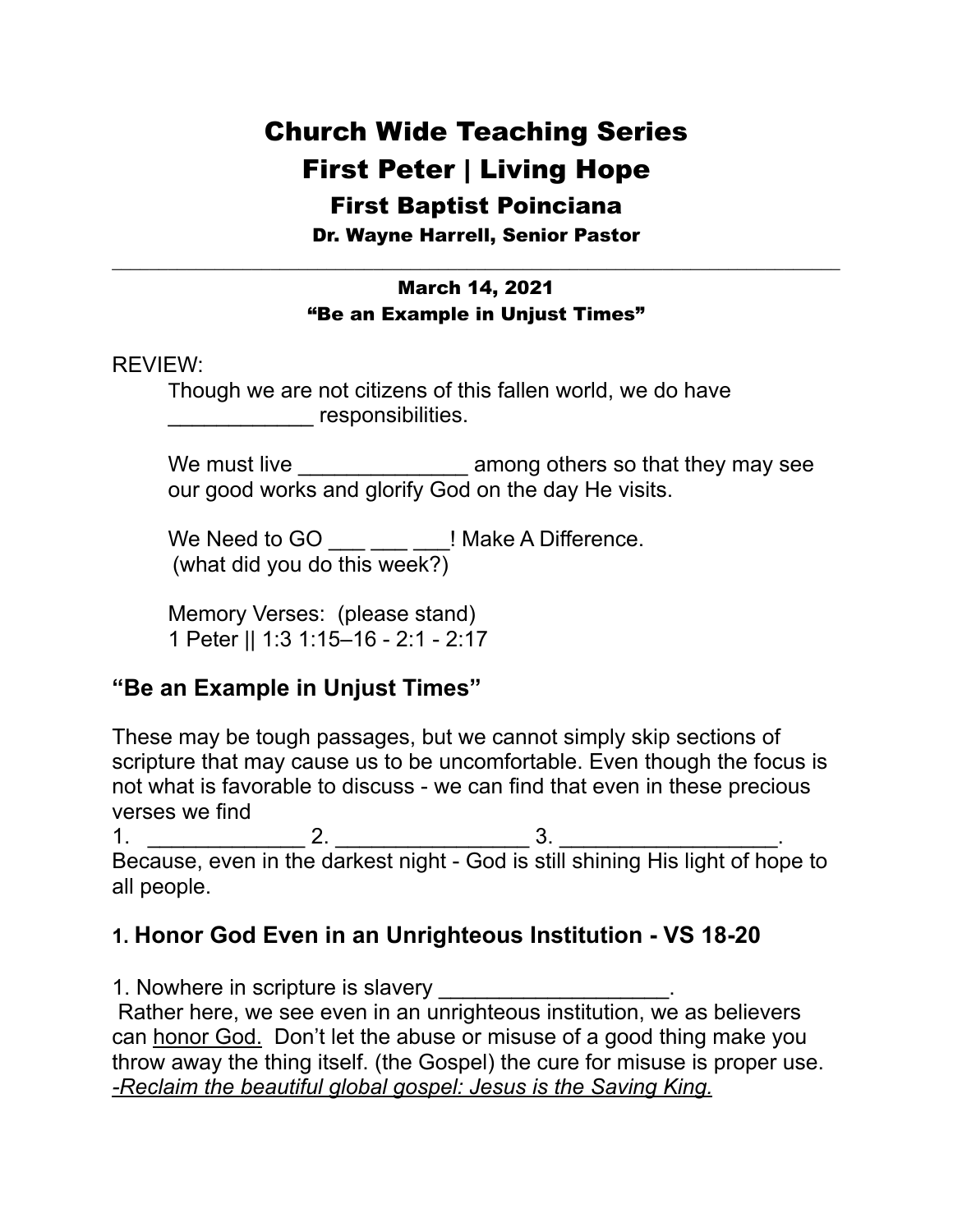## Church Wide Teaching Series First Peter | Living Hope First Baptist Poinciana Dr. Wayne Harrell, Senior Pastor

\_\_\_\_\_\_\_\_\_\_\_\_\_\_\_\_\_\_\_\_\_\_\_\_\_\_\_\_\_\_\_\_\_\_\_\_\_\_\_\_\_\_\_\_\_\_\_\_\_\_\_\_\_\_\_\_\_\_\_\_\_\_\_\_\_\_\_\_\_\_\_\_\_\_\_\_\_\_

#### **Honor God even in an unrighteous institution - VS 18-20 (cont.)**

2. As believers our primary objective is to bring the set of God. (1 Peter 2:12; Matthew 5:16)

3. We are not just to bring honor to God when times are good, but even when we suffer \_\_\_\_\_\_\_\_\_\_\_\_\_\_ and painful times. (vs 19-20)

Joseph's Story (Genesis 39:1-20)

- -Though he acted with integrity towards his master
- -He was treated unjustly (1 Peter 2:19)

 -Even when treated unjustly : Joseph entrusted himself to the Lord who "extended kindness to him" and "granted him favor" (Gen. 39:21)

 - This does not negate using JUST means to address UNJUST treatment.

God wants us to \_\_\_\_\_\_\_\_\_\_\_\_\_\_\_\_\_\_\_\_\_\_\_\_\_\_\_\_\_\_ for those treated unjustly, and stand with them - this is how we obey 1 Peter 2:17. (Honor everyone)

#### **2. Our Suffering Savior - VS 21-25**

- 1. Jesus is the greatest example of \_\_\_\_\_\_\_\_\_\_\_\_\_\_\_\_ we will ever know. We are the reason He freely suffered.
- 2. Jesus suffering was \_\_\_\_\_\_\_\_\_\_\_\_\_\_\_\_\_\_, because he was sinless (vs22) however - *if* Jesus is our example… Rather than returning evil for evil, Jesus entrusted himself to the one who judges justly (vs23) then likewise; even in unjust times we must rely on God's provision and promises. (He will not leave us - He will not forsake us)
- 3. The purpose of Christ's righteousness? So that, having died to sin, we might live for \_\_\_\_\_\_\_\_\_\_\_\_\_\_\_\_\_\_\_\_\_\_\_\_\_\_\_\_\_\_\_\_. (vs24)